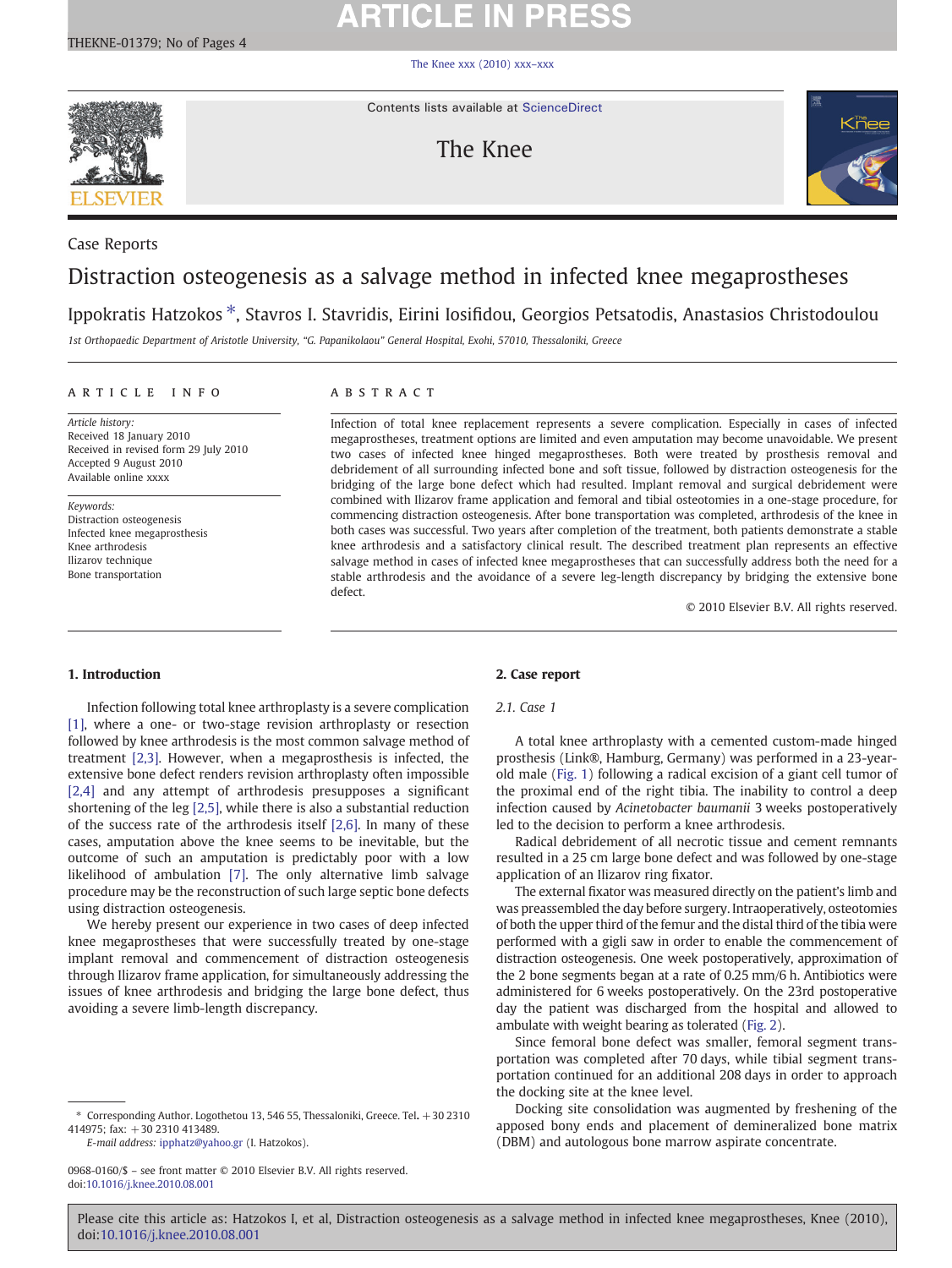<span id="page-1-0"></span>2 **I. Hatzokos et al. / The Knee xxx (2010) xxx–xxx** 



Fig. 1. The infected custom-made megaprosthesis had to be removed.

Following consolidation of the regenerate, the femoral part of the fixator was removed 147 days after initial application. The remaining part of the frame was removed 812 days postoperatively, when callus formation was judged to be adequate both clinically and radiologically and the patient was allowed full-weight bearing [\(Fig. 3\)](#page-2-0).

Healing index (days of treatment/centimeter of bone defect) was 32.5 d/cm.

Regarding complications through the distraction osteogenesis period, there were 13 cases of pin track infection, successfully treated by oral antibiotics, while open treatment of the docking site was complicated by postoperative infection and wound necrosis, that necessitated surgical debridement and intravenous antibiotics.

At the latest follow-up, 2 years after completion of the treatment, the patient is able to walk without support, he has no leg-length discrepancy and there are no signs of infection or tumor recurrence. He demonstrates a painless, radiologically sound arthrodesis and appears to be completely satisfied with his lower limb [\(Fig. 4\)](#page-2-0). The patient was retrospectively evaluated with use of the Short Form (SF-36) health survey questionnaire (SF-36v2, Greek version). According to this, physical health summary increased from 27 preoperatively (very much below average, even taking into account the margin of error) to 48 postoperatively (about average), while the mental health summary increased from 22 (very much below average) to 63 (very much above average).

### 2.2. Case 2

The second patient was a 38-year-old male, who had a cemented, hinged megaprosthesis (Link®, Hamburg, Germany) implanted for



Fig. 2. A postoperative picture of the first patient following Ilizarov frame application.

treating an extensive posttraumatic bone loss and bone malformation following a failed internal fixation for a Schatzker type VI tibial plateau fracture..

Because of an uncontrolled postoperative deep infection caused by Streptococcus agalactiae prosthesis removal and knee arthrodesis were decided.

Surgical debridement resulted in a 19 cm bone defect and was followed by one-stage application of an Ilizarov ring fixator as previously described. Femoral segment transportation was completed after 53 days, while tibial segment transportation continued for additional 191 days.

To improve docking site consolidation autologous iliac bone grafts were applied following bony ends freshening.

The femoral part of the fixator was removed after 224 days, the remaining tibial part 1043 days postoperatively and the healing index was 54.9 d/cm.

There were 15 cases of pin track infection successfully treated by oral antibiotics. There was also a clubfoot deformity during transportation of the tibial segment, treated by additional application of a foot plate of the Ilizarov frame, combined with a Z-plasty lengthening of the Achilles tendon. The footplate was removed upon completion of tibial transportation. Finally, there was a noticeable delay of the consolidation of the regenerate, especially of the tibia and a residual varus deformity of the femur, measuring 15°, as well as a valgus deformity of the tibia measuring 7°.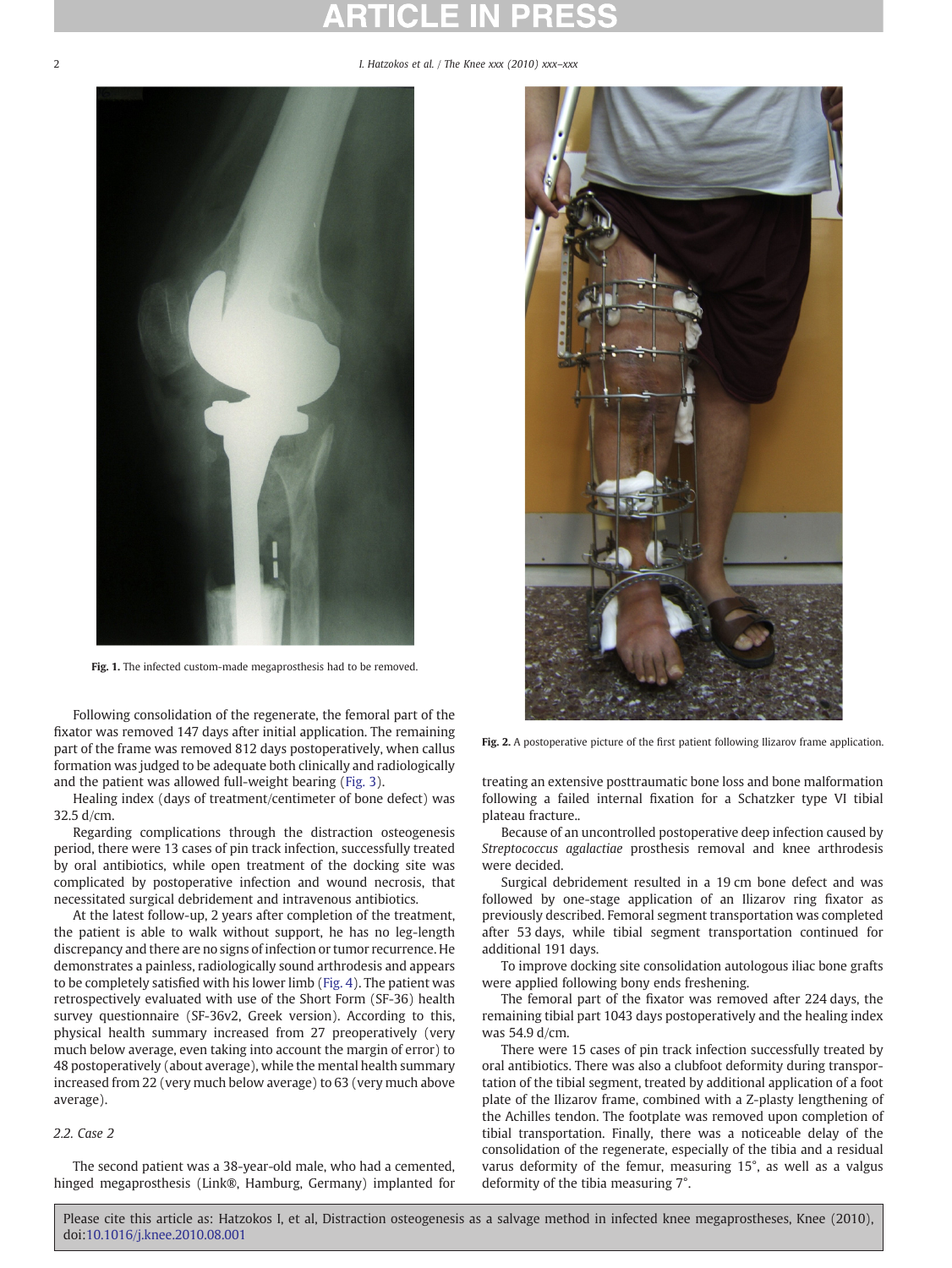I. Hatzokos et al. / The Knee xxx (2010) xxx-xxx

<span id="page-2-0"></span>

Fig. 3. Control radiographs taken after removal of the Ilizarov frame display a solid consolidation of the arthrodesis.

Two years after final frame removal, the patient is able to walk with a cane, he has a leg-length discrepancy of only 3 cm and there are no signs of infection recurrence. The patient is complaining only of a mild pain after prolonged walking.

According to SF-36 score, physical health summary was 23 and mental health summary 22 (both very much bellow average) preoperatively and increased respectively to 40 (below average) and 59 (above average).

### 3. Discussion

Failed total knee arthroplasty remains nowadays the most common indication for knee fusion, while infection represents the commonest reason for fusion, among causes of total knee arthroplasty failure [\[3\].](#page-3-0) Reported incidence of infection following total knee arthroplasty varies from 0.57% to 15%[\[8\]](#page-3-0). Previous knee surgery [\[9,10\]](#page-3-0) as well as implantation of a hinged prosthesis [\[9,11\]](#page-3-0) are described to be among others significant risk factors for infection. Reported union rate of knee arthrodesis was 86% in patients treated with a resurfacing implant, while it decreased to 29% when a hinged implant was used [\[6\]](#page-3-0).



Fig. 4. Two years after completion of the treatment, the patient displays a painless, stable lower limb with a solid arthrodesis.

Consequent limb-length discrepancy ranging from 1.5 to 6.4 cm with shortening of the operated extremity was found in all patients treated with knee arthrodesis. In cases of extensive bone loss after removal of megaprostheses leg shortening is even larger and has to be treated operatively [\[2,5\].](#page-3-0)

There exists strong evidence that arthrodesis is preferable to an amputation in any population [\[2\]](#page-3-0). The outcome of amputation following total knee arthroplasty is predictably poor with a low likelihood of ambulation [\[7\].](#page-3-0)

In current literature, there are only a few reports on attempted arthrodesis for treating infected knee megaprostheses [\[4,12\]](#page-3-0) and on the use of Ilizarov external fixation for knee arthrodesis after infected total knee arthroplasty [\[13\]](#page-3-0). Reported fusion rates ranged from 68% to 100%, while complication rates varied from 43% to 100% [\[5,8,12,14](#page-3-0)–17]. In most cases infected implants were removed at one stage, while Ilizarov frame application followed at a second stage, several weeks later.

The presented cases incorporate the majority of problems faced when treating an infected total knee arthroplasty. Previous surgical procedures, extensive bone loss after removal of a hinged megaprosthesis, persistent infection and poor surrounding soft tissue quality constitute factors that jeopardize arthrodesis success and have to be effectively addressed. We have used the Ilizarov type external fixators since we have had good results in treating large bone defects and performing simple cases of knee arthrodesis by applying distraction osteogenesis. The reported fusion rates for knee arthrodesis with use of circular external fixators range from 68% to 100% [\[2\].](#page-3-0)

In contrast to others, we performed implant removal, osteotomies and Ilizarov frame application as a one-stage procedure. According to

Please cite this article as: Hatzokos I, et al, Distraction osteogenesis as a salvage method in infected knee megaprostheses, Knee (2010), doi:[10.1016/j.knee.2010.08.001](http://dx.doi.org/10.1016/j.knee.2010.08.001)